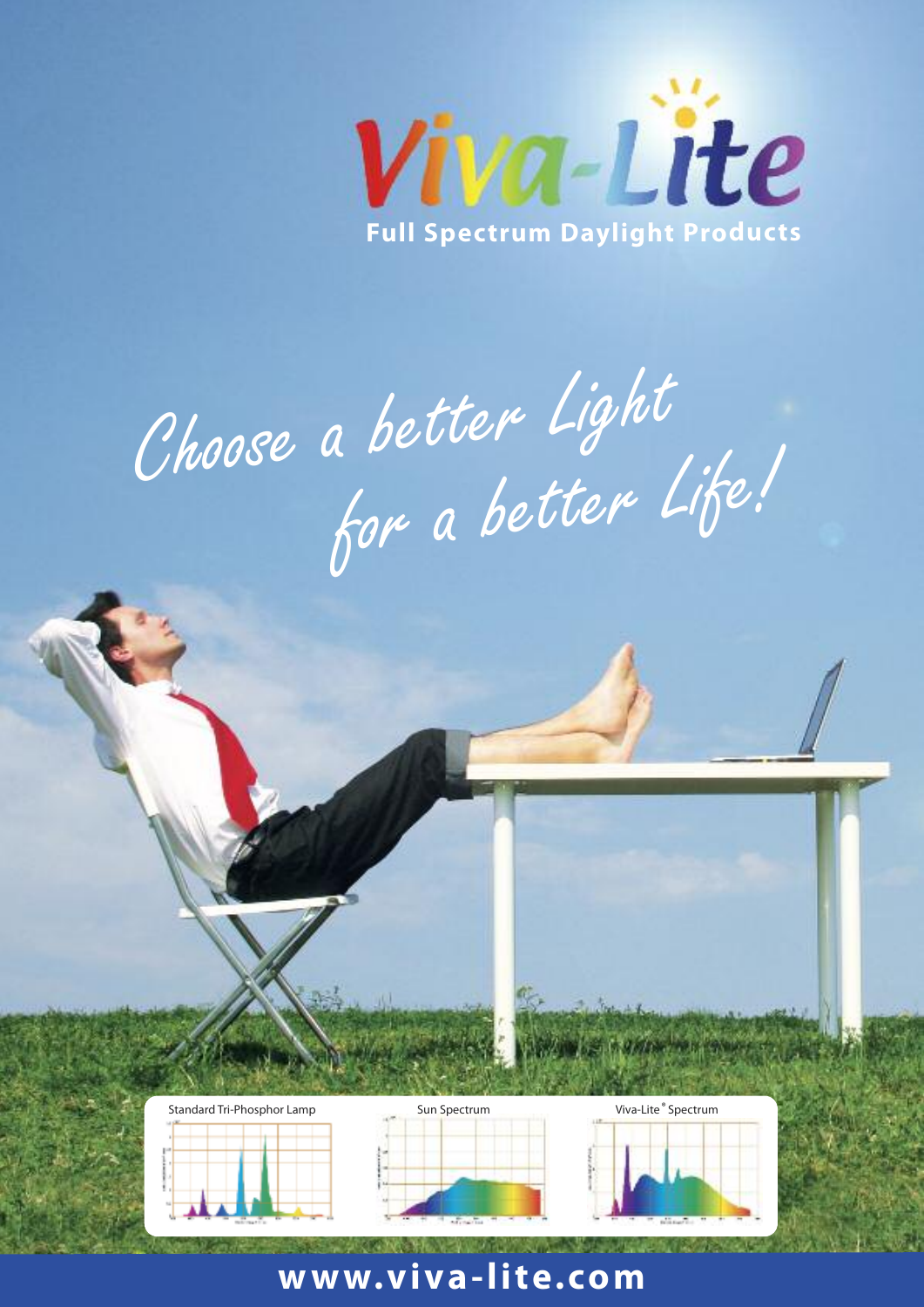**Until about one hundred years ago, we spent 90 percent of our daytime outdoors under natural light. Today, it's quite the opposite. Houses, cars, offices, schools, or shopping malls are all built to be energy-efficient and well insulated, protecting us from the sun's natural light and warmth.** "

**As a result, we are continuously exposed to artificial lighting; it's no wonder we feel distressed and sometimes depressed.** "

Toby Ruckert, Founder Viva-Lite  $^\circ$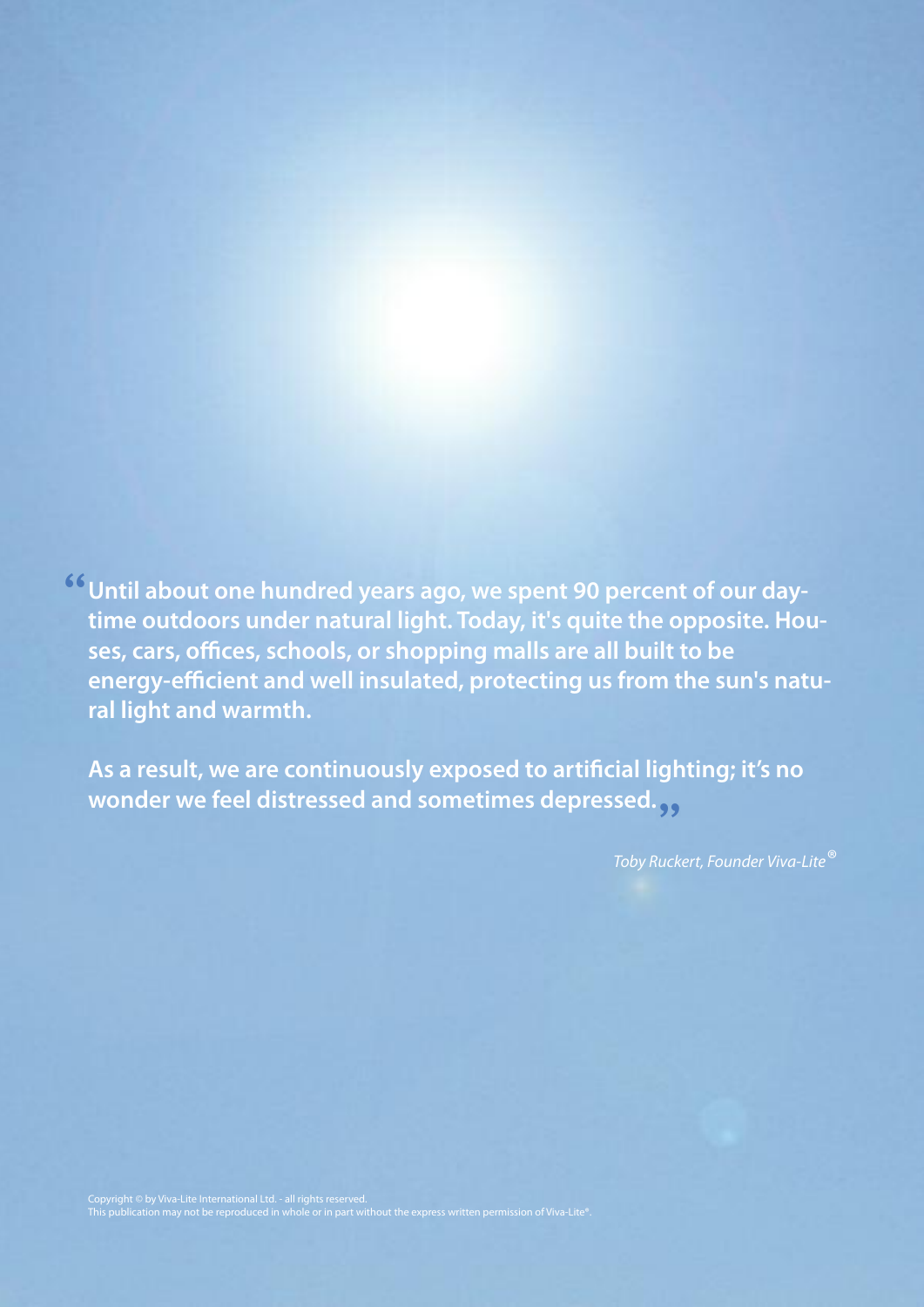# Welcome to Viva-Lite

It's amazing to think that even though we spend two-thirds of our time living under artificial lighting, we're not paying attention to the consequences for our body and mind. Whereas people are concerned about organic food, pure water, and clean air, the element by which our very life came into existence - light - is often forgotten.

Viva-Lite® and its partners want to change that.

Our mission is to identify, create, and deliver the best possible light spectrum and solutions for our clients who have to live and work under artifical lights on a daily basis. Our standard is no other than the sun itself, as everyone knows how good we feel when the sun is shining.

## Why is Full Spectrum Light different?

Take a look at the following three pictures which were taken using a spectrometer, a device used for analysing the actual electromagnetic spectrum of a light source:



A brief comparison shows significant deficits in the light spectrum of normal energy saving lamps or tubes when compared with the sun. Viva-Lite® Full Spectrum Lights instead balance these deficits using a highly specialised manufacturing process.

In addition to the spectrum analysis, a quick look at the colour temperature (in Kelvin) of Viva-Lite® full spectrum light shows a natural resemblance to that of sunlight:



Photo of painting taken under normal energy saving light with  $\pm 3000$  K colour temperature.



Photo of painting taken under sunlight in a moderate climate zone at noon, ± 5000-6000 K.



Photo of painting taken under Viva-Lite® full spectrum daylight, ± 5500 K colour temperature.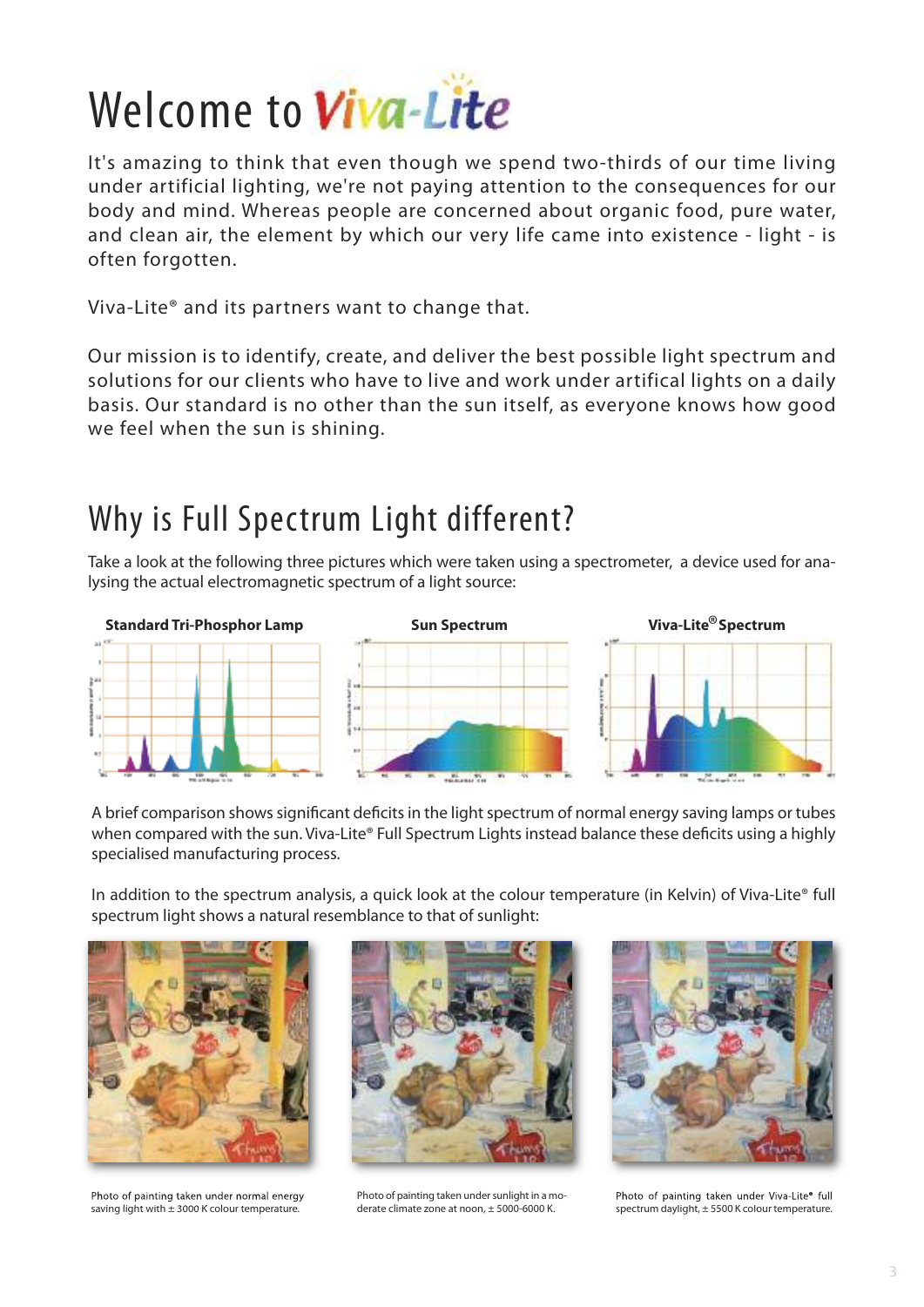

## What is Full Spectrum Daylight

A brief history of full spectrum lighting

The original idea of full spect-<br>Trum light goes back over 50 years: During the early twentieth century, the US Navy actively researched methods to combat diseases that commonly appeared on submarines where no natural daylight exposure was available to the crew for many days, weeks – or even months.

Ultimately, NASA provided a solution by creating the first natural daylight simulating tubes with added UV output to help the crew stay healthy even without access to actual daylight.

In the early 1950s, Dr. John Ott made a name for himself with full spectrum light when he devised

a way to capture the growth of plants in slow motion for a Walt Disney® production that had to be filmed indoors. Initially, the plants failed to produce blossoms and even died because of insufficient daylight exposure; this eventually led to the creation of a new lighting range, specifically developed for this purpose.



The spectrum of ordinary daylight lamps (3-band) are discontinuous.Areas,whereViva-Lite® has colours, are dark.

In those early days, few could afford the expensive tubes that were made for such specific purposes, but nowadays the awareness of many people has changed.

After all, how many products do you know that can make such a great difference in your life by something as simple and easy as changing some light bulbs in your home or office?

There are few products on the market I would recommend to all my friends. Viva-Lite I can, rrienas. viva-Lite i can,<br>and do recommend.<sub>99</sub>  $rac{66}{c}$ 

Thomas G. from Australia

### Analysing the Spectrum - the Viva-Lite® Advantage.

Full Spectrum Light literally means "the sun's full light spectrum that reaches us on earth". Having evolved millions of years under this particular light, one would expect this spectrum to be ideal, balanced and healthy for the human mind and body.

And surely it is. Everybody knows the difference of how we feel on a bright sunny day in comparison to the moods swings we encounter on dark grey days. The reason for this are the differences in the spectrum between sunlight and artificial light.



When we look at a lamp we think produces white light, it does not mean that its light spectrum actually includes all seven colours of the rainbow.

It is well known that the millions of colours produced by TV's and computer screens are only generated by the combination of the three colours (R)ed, (G)reen and (B)lue. But since we are not able to consciously see the actual spectrum behind a light source, we tend not to question it and are therefore not always aware that common tubes and energy saving lamps have only those three peaks of colour (RGB) - the remaining areas, where Viva-Lite® shows colours, are dark.

But to see and feel good, we need all wavelengths of light. The goal of Viva-Lite® therefore is to offer its customers a balanced source of light, including a continuousspectrum, at a not too high, not too low colour temperature and a colour reproduction as close to the sun as possible.



Viva-Lite® Full Spectrum Light Tubes in action.

In <sup>a</sup> primary school in America the number of days of reported sickness became significantly less when full spectrum lighting was used in the room. <sub>99</sub>  $\frac{66}{4}$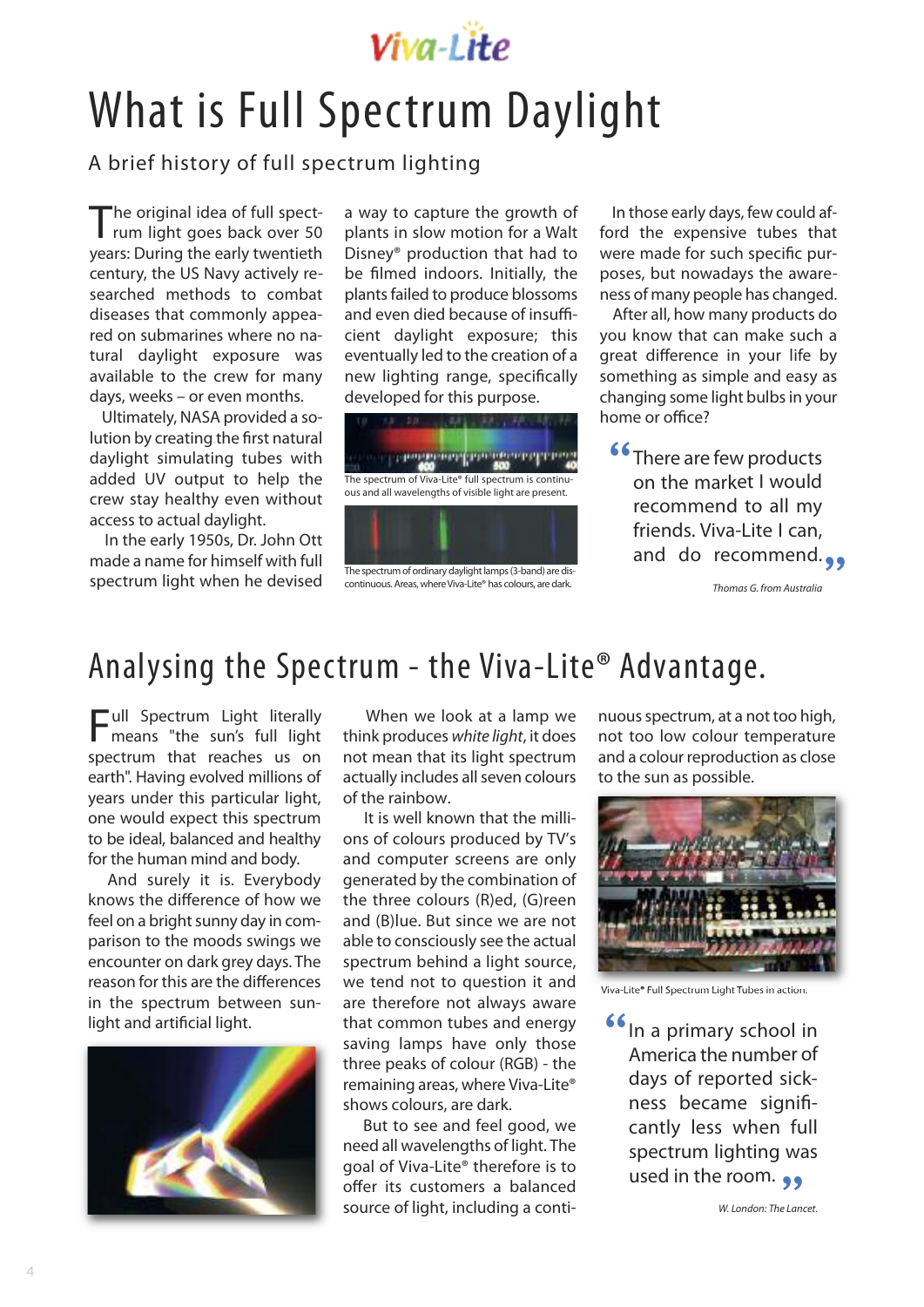

# Application & Uses

Seeing and feeling better are good reasons for switching to Viva-Lite® Full Spectrum Lights. But even though Viva-Lite® can light up any room with a better and more cheerful light, there are various applications and typical industries in which Viva-Lite® excels.

### **See better** - Colour Fidelity.

Ahigh colour reproduction is<br>the most important tool for many companies and colour sensitive businesses. Viva-Lite® is a perfect solution as even for objects and materials containing fluorescent substances the colours are reproduced true to nature.

This makes Viva-Lite® full spectrum light so valuable for dentists and dental technology where fabricated denture has to match 100% with the natural teeth.

Viva-Lite® full spectrum light is likewise popular in clothing stores and boutiques. Can you remember the last time when you bought a apparently blue shirt that suddenly was green when seen under natural daylight?

And last but not least, Viva-Lite® adds the right lighting to offices, studies and reading rooms where working under artificial light is on the agenda every day.



<sup>"</sup> Now I can read without using my glasses because there is enough light and light of the right type.<sub>99</sub>

Jenny from New Zealand

Through a skillful lighting arrange-**»** ment with Viva-Lite®, presentation of goods can achieve significant turnover growth: foodstuffs appear more fresh, flowers and plants grow rapidly and are less susceptible to pests, paintings shine more, and jewellery glitters and sparkles more than before. **»**

#### *Typical businesses and industries thatrealized the importance of good colour fidelity are:*

- Retail stores (clothing, jewellery, florists etc.)
- Dentistry (dentists and laboratories)
- Graphic design, photo and printing industries
- Art galleries and museums



Viva-Lite® Full Spectrum Daylight for the Retail Industry.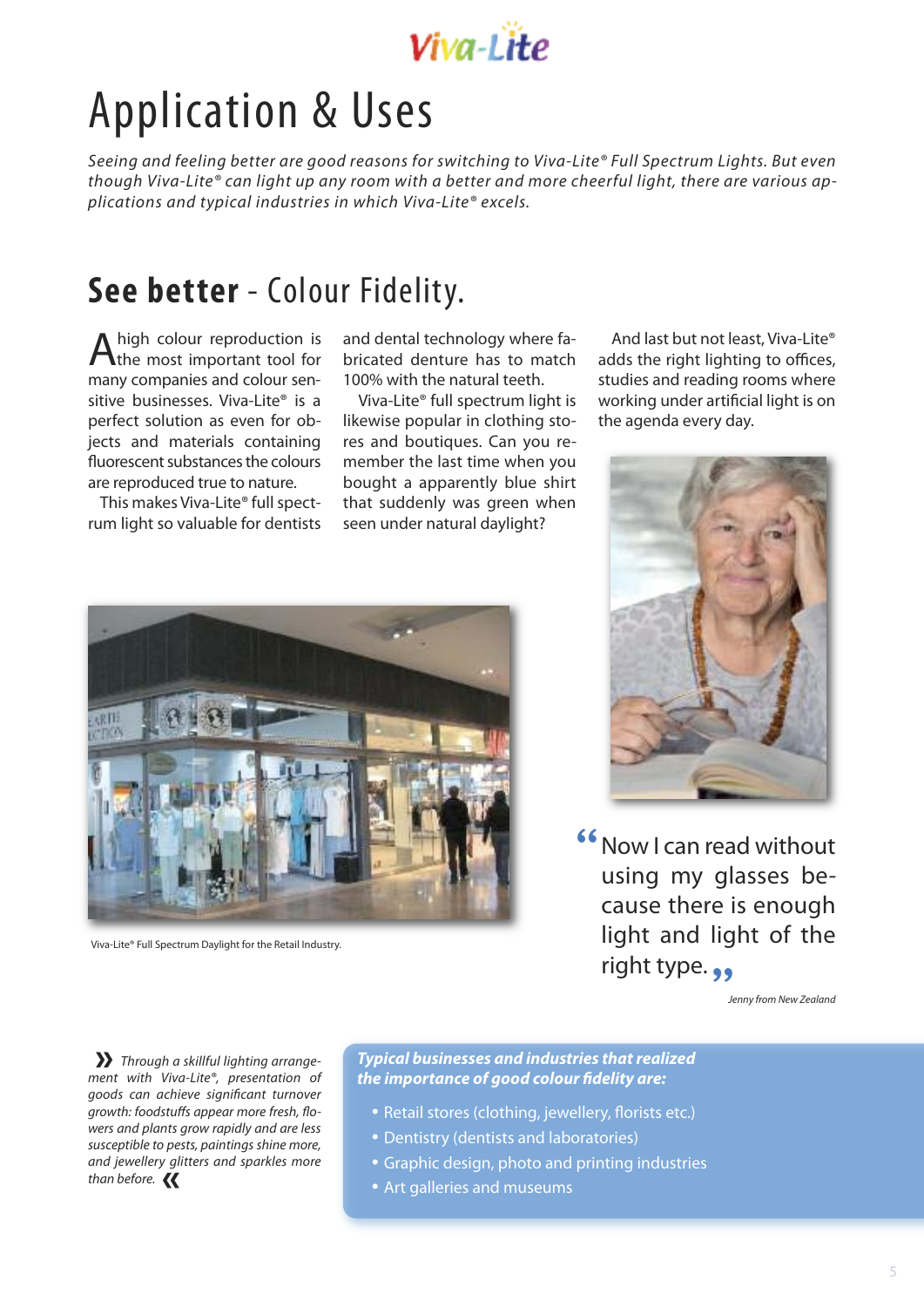

### **Feel better** - Health and Wellbeing.

It's good to feel good! And it is a<br>fact that light not only influent's good to feel good! And it is a ces our immune system, but also our state of mind and general health and wellbeing.

The Viva-Lite® spectrum therefore aims to create an ideal ambience in homes and offices for working and living. After all, if the environment around us is welcoming, we automatically become more creative and productive.

With Viva-Lite® full spectrum lights, a lack of concentration due to ill-lit rooms can be counterbalanced at any time.

Eyestrain, headaches and fatigue can be kept at bay by minimising the otherwise adverse effects artificial lighting may have.

Flicker and bad lighting may be responsible for stress, aggressiveness, hyperactivity and difficulty in learning in people who often have been diagnosed wrongly.

Viva-Lite® aims to lower stress levels, lessen headaches and improve communication and productivity in companies.

#### *Where the health benefits of Viva-Lite® already have made a big difference:*

- Schools, kindergartens, rest homes, universities
- Hospitals
- Offices and homes
- Factories, especially for shiftworkers

Simply changing the lamps can be an **»** easy solution to some of the above mentioned problems. If you have constant or regular headaches at the working place, just try it and find out for yourself how much the light's spectrum is influencing us every day. **»**

**66** The lights are great. I purchased them because I suffer from SAD. My husband found me easier to suffer from SAD. My husband found me easier to live with and although nothing is as good as direct<br>sunlight for SAD sufferers, they did help. و sunlight for SAD sufferers, they did help. ••

Cheryl B. from Australia

We use the Viva-Lite full spectrum lights in our fa-" mily room. The colour of them is a lot more natural than our other lights. In fact we are thinking about putting them in our childrens bedrooms as it just<br>seems like the right thing to do. •• seems like the right thing to do.

Charlotte M. from New Zealand

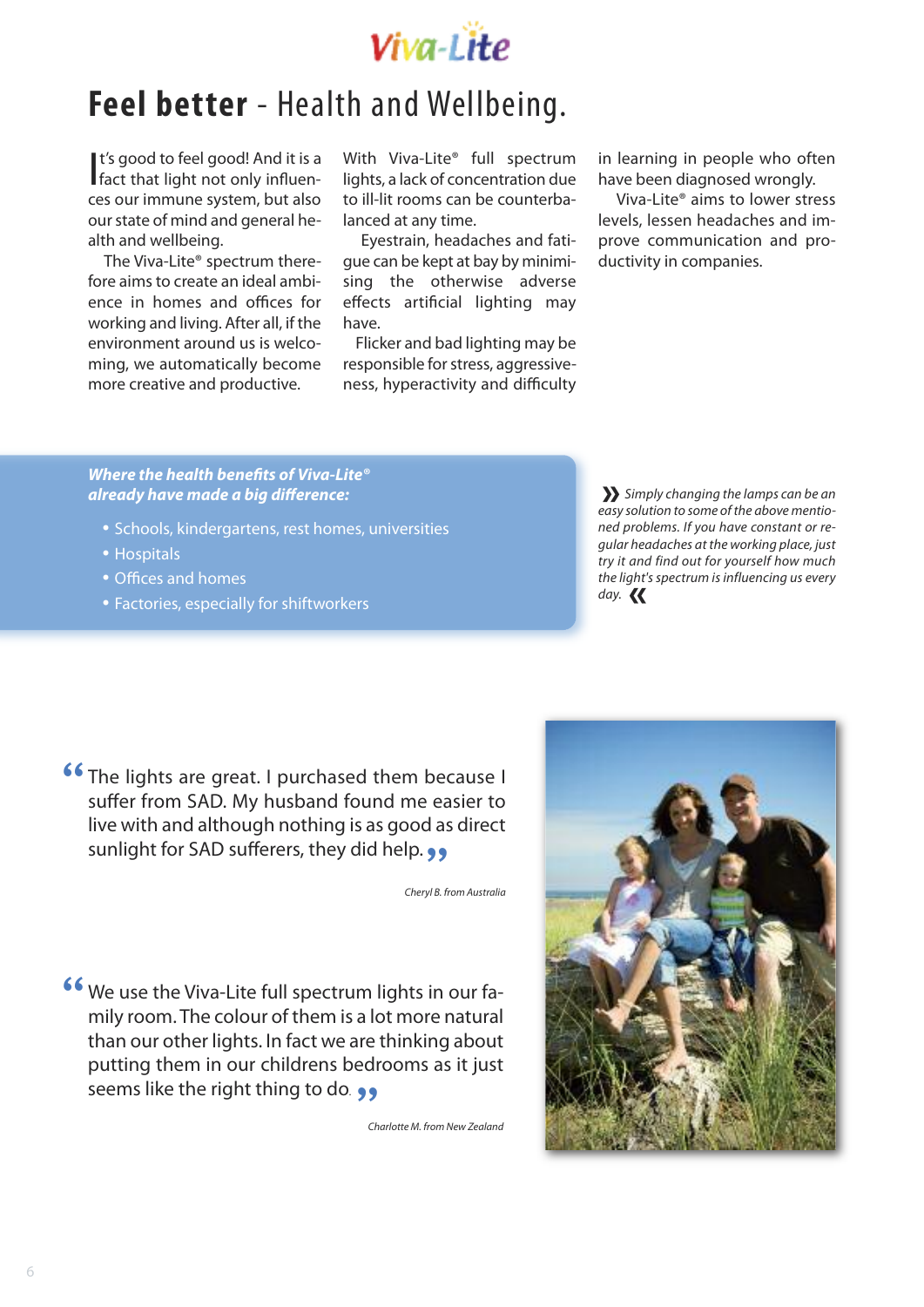

### **Work better** - Economical and Performance Benefits.

Enhanced productivity and creativity, decreased errors due to lack of concentration and less absenteeism due to illness are all factors which can drastically improve with good lighting conditions and consequently provide clear economic advantages when compared to ill-lit offices.

Viva-Lite® full spectrum lights have an extraordinarily long lifespan while being low on power consumption. If Viva-Lite® full spectrum tubes are used in combination with electronic ballasts, besides significant savings on power of about 1/3, one can expect an even longer lifespan for the tubes: mostly double the normal lifespan, in other words, onetime less for change of tubes.

Studies also indicate that by using full spectrum lamps with a high colour reproduction (>95 Cri), reading and working is easier under such lights.

**These are just a few examples where**<br>*I*iva-Lite® at this very moment and in many Viva-Lite® at this very moment and in many places around the world increases productivity, saves money and energy while improving the overall health and state of mind of people working under artificial lights on a daily basis. **»**

#### *Obvious cost savings, increased efficiency and productivity have been observed by:*

- Farmers, especially poultry farming
- Zoo's and animal homes (especially parrots and birds)
- Nurseries and green houses
- Offices, hospitals and the retail industry



**I** do feel better and now enjoy<br>working in my office. I no lonworking in my office. I no longer feel eye strain after spending long periods in front of the computer screen. **99** 

> Technology Training Consulting Limited, New Zealand

 $\frac{1}{2}$ 

We use Viva-Lite in our office at home. I think it has made a difference to my daily life, as I feel I get more done when I am in my office now. At first the Viva-Lite light colour seems really white, but my eyes quickly adjust to it, and then I don't want to go back into a room with regular lights. Also the fact that it is an energy saving bulb makes it into a room with regular lights. Also the fact that it is an energy saving buib<br>even better! I am very happy with the light, and it was a great purchase.  $\bullet\hspace{-1.2mm}\bullet\hspace{-1.2mm}$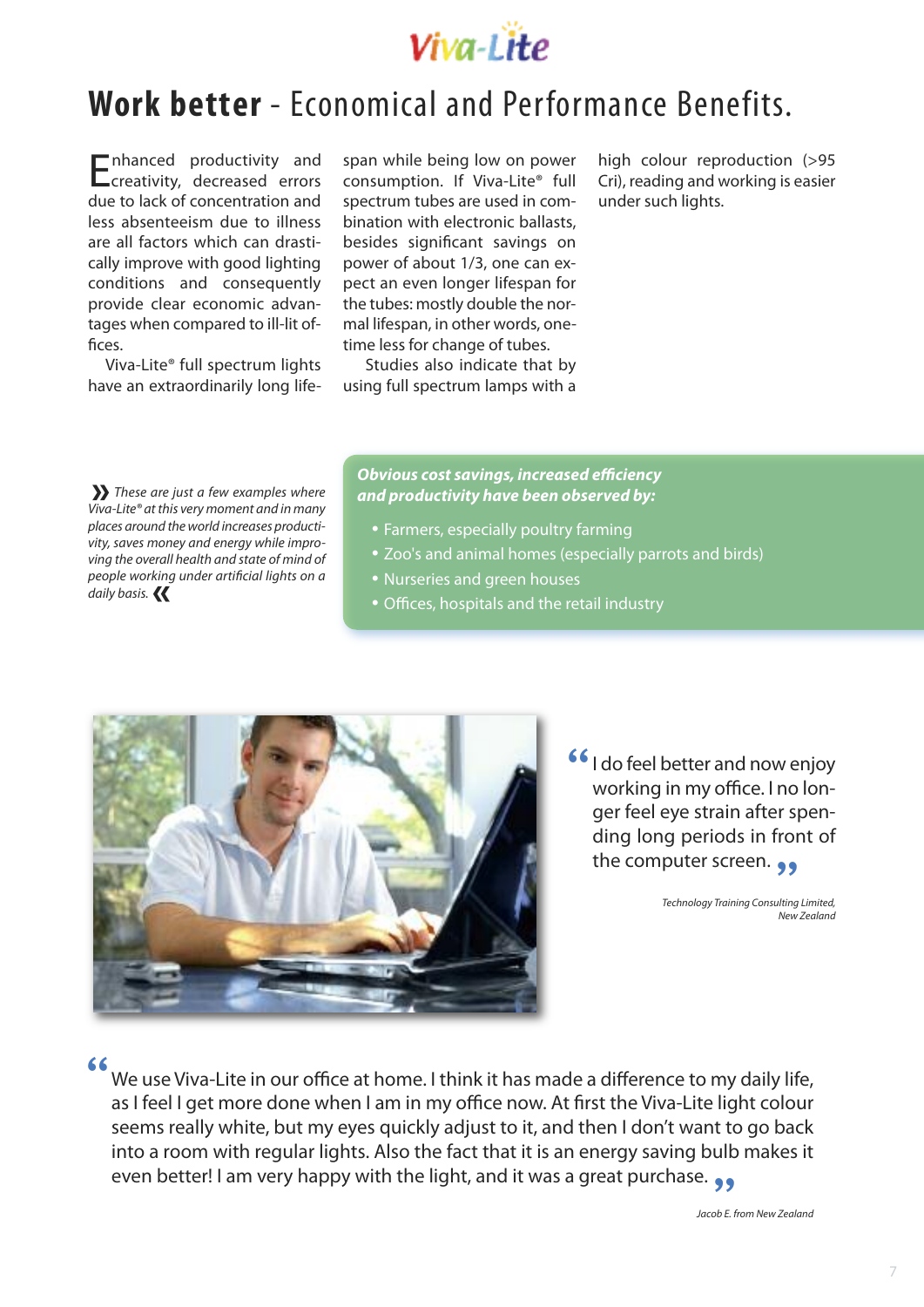

## The Viva-Lite® Product Range

When we started Viva-Lite®, we wanted to create a complete full spectrum range using various lamp styles that are available in the market today. These lamps are based on different technologies and therefore suit different applications respectively. By creating a wide product selection, we enable our customers to simply change light bulbs instead of having to buy completely new fixtures!

### *Make the Switch to Full Spectrum*

- See better: Excellent colour reproduction (95+ CRI).
- Feel better: Simulating daylight colour temperature (± 5500K).
- Work better: Increase alertness, creativity and productivity.

| <b>Product Type:</b>           | <b>ESL</b>                                                               | <b>TUBES</b>                                                                         | <b>CFL</b>                                                                       | <b>HALOGEN</b>                                                                 |
|--------------------------------|--------------------------------------------------------------------------|--------------------------------------------------------------------------------------|----------------------------------------------------------------------------------|--------------------------------------------------------------------------------|
| <b>Colour Temperature</b>      | $\sim$ 5500K                                                             | $\sim$ 5500K                                                                         | $\sim$ 5500K                                                                     | $\sim$ 5500K                                                                   |
| <b>Colour Rendering</b>        | $\sim$ 95 - 98                                                           | $\sim$ 95 - 98                                                                       | $\sim$ 95 - 98                                                                   | $\sim$ 96 - 99                                                                 |
| <b>Bases available</b>         | E27, E14, B22                                                            | T8, T5                                                                               | 2G11, GX24,                                                                      | MR16, GU 5.3                                                                   |
| <b>Integrated Ballast</b>      |                                                                          | X                                                                                    | X                                                                                |                                                                                |
| <b>Dimmable</b>                | X                                                                        |                                                                                      |                                                                                  |                                                                                |
| <b>Energy Saving</b>           |                                                                          |                                                                                      |                                                                                  | X                                                                              |
| <b>Full Spectrum</b>           |                                                                          |                                                                                      |                                                                                  |                                                                                |
| <b>Suits Standard Fittings</b> |                                                                          |                                                                                      |                                                                                  |                                                                                |
| <b>Most Common Uses</b>        | Living rooms,<br>Home offices,<br>Public facilities,<br>Conference rooms | Offices, working,<br>Indirect lighting,<br>Factories, storage,<br>Kitchen, furniture | Retail, offices,<br>Public facilities,<br>Hospitals, schools<br>Conference rooms | Accent lighting,<br>Galleries, windows<br>Showrooms, shops<br>Homes, bathrooms |
| <b>Typical Fixtures</b>        | Desk lamps, Table<br>lamps, Floor lamps                                  | Ceiling lamps,<br>Suspension lights                                                  | Ceiling lamps,<br>Suspension lights                                              | Systems, Spot lights,<br>Ceiling downlights                                    |

For further technical details please refer to our data sheets.

\*Special dimmer switch needed. \*\* Some types only.

### *Make the Switch to Energy Saving*

- Energy saving lamps last between <sup>6</sup> and <sup>15</sup> times longer than traditional lamps.
- 23 million tons  $CO<sub>2</sub>$  saved/year.
- € 9.3 billion saved/year (EU alone).

8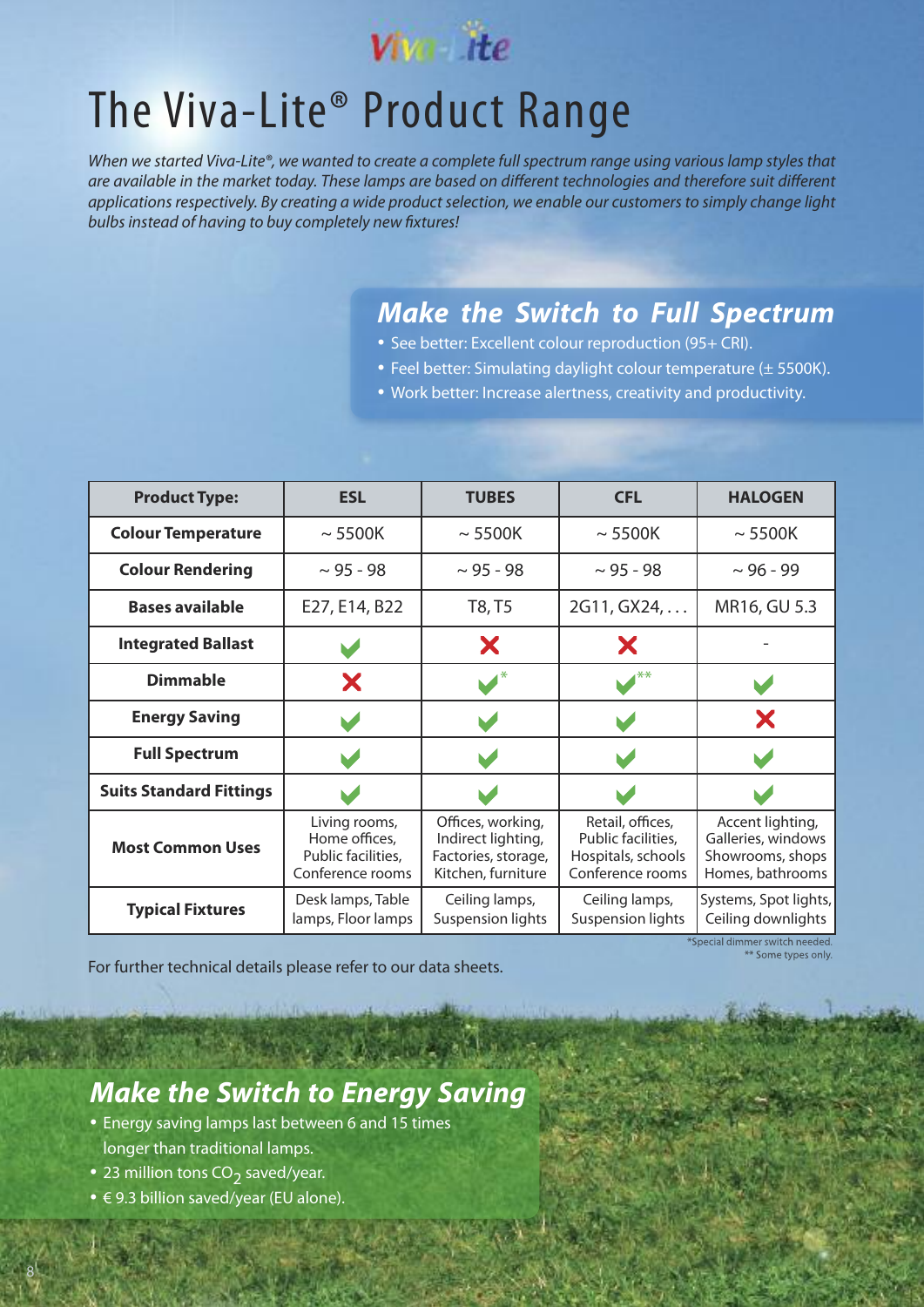

### **Viva-Lite® ESL** - Energy Saving Lamps.



Feel the difference: **»** It is pleasant to work and read under Viva-Lite®full spectrum lighting. **»**

An energy-saving lamp with the full colour spectrum of sunlight, including some vital UV constituents.

Economic and design-wise alternative to the conventional low-consumption lamps with the added healthful advantages in respect to performance, visibility and well-being.

Emits brilliant white light (colour temperature ± 5500 Kelvin) and offers excellent lighting values.

#### *Advantages:*

- Integrated electronic ballast.
- Flicker-free instant start, non-flaring operation.
- Power saving up to 80%.
- Attractive and innovative design.
- Pleasant and brilliant daylight.





With ordinary tubes. The state of the Community of the Viva-Lite® Full Spectrum Light tubes.

### **Viva-Lite® TUBES** - Fluorescent Tubes.



The Viva-Lite® full spectrum tube lights were developed to simulate natural daylight in closed rooms.

This style of full spectrum lamp was first used in space flights and in submarines.

Today they are seen in many shops, companies, offices, public places and in homes.

Their natural spectrum helps to reproduce colours true to nature and to create positive effects on body and mind.

#### *Advantages:*

- Near identical colour reproduction of natural sunshine.
- Excellent colour temperature in optimum daylight range.
- High-contrast vision.
- Sunshine-like shadow formation.
- Increased alertness and less error rates.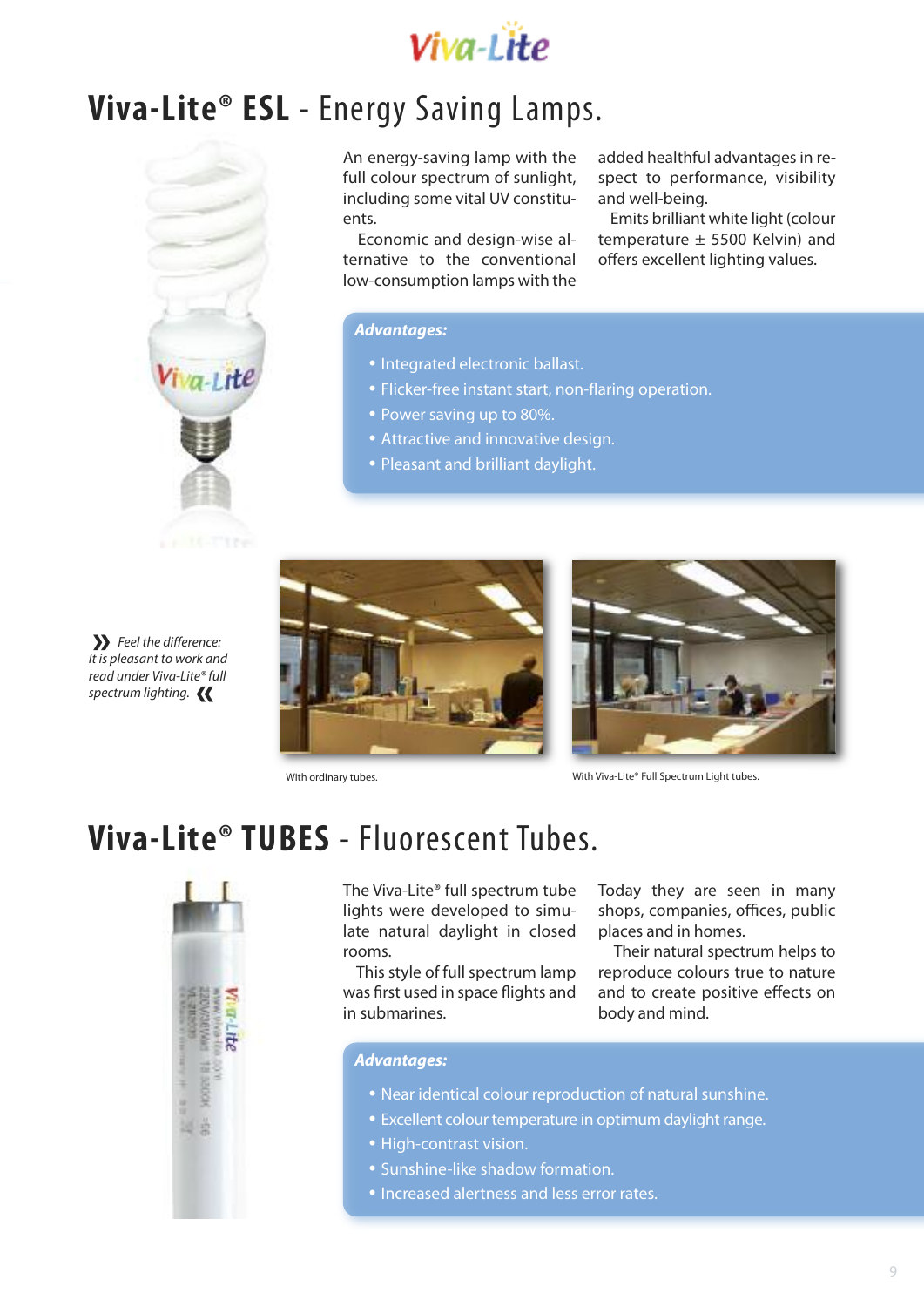

### **Viva-Lite® CFL** - Compact Fluorescent Lamps.

A combination between the energy saving lamps and the tubes, the modern Viva-Lite® full spectrum CFL lights exhibit excellent properties in both light output and full spectrum.

#### *Advantages:*

- Near identical colour reproduction of natural sunshine.
- Natural daylight rendering and colour temperature.
- Fatigue-free vision and sunshine-like shadow formation.
- Attractive and innovative design.
- Pleasant and brilliant light.

Viva-Lite® CFL's are available in many different shapes and sizes. Unfortunately they are known under different abbreviations around the world - for example PL, TCL, 2G11, GX24, G7 and many more. For easier identification, we display a large selection of sockets on our website. If you have any questions, please contact us.



## **Viva-Lite® HALOGEN** - Full Spectrum Halogen Lights.



There are ample reasons for using the Viva-Lite® full spectrum halogen lamps: their colour rendering resembles that of the sun up to 99%.

This means continuous and harmonious reproduction of colours and an optimum shadow formation. The light distribution is absolutely uniform and has no spots and patterns as in other cold light reflectors.

The illuminated objects present an outstanding display. Compared to a standard halogen lamp, the Viva-Lite® full spectrum halogen lamp has a lesser infrared component in the beam of light which reduces the outcoming heat in front, possibly reducing a "braising" or a "bleaching" effect on the illuminated objects.





With Normal Halogen. With Viva-Lite® Halogen.

#### *Advantages:*

- Fits into any low-voltage (12V) standard MR16 socket of the GU (GX) 5,3 or QR-CBC 50/51 type.
- Available in various angles (10 and <sup>36</sup> degrees) and wattages (20W, 35W, 50W).
- Experience colours true to nature.
- Best suited for illuminating images/objects directly.
- Superb continuous and balanced spectrum.

We are continously widening our model range. Please ask if you are looking for something in particular.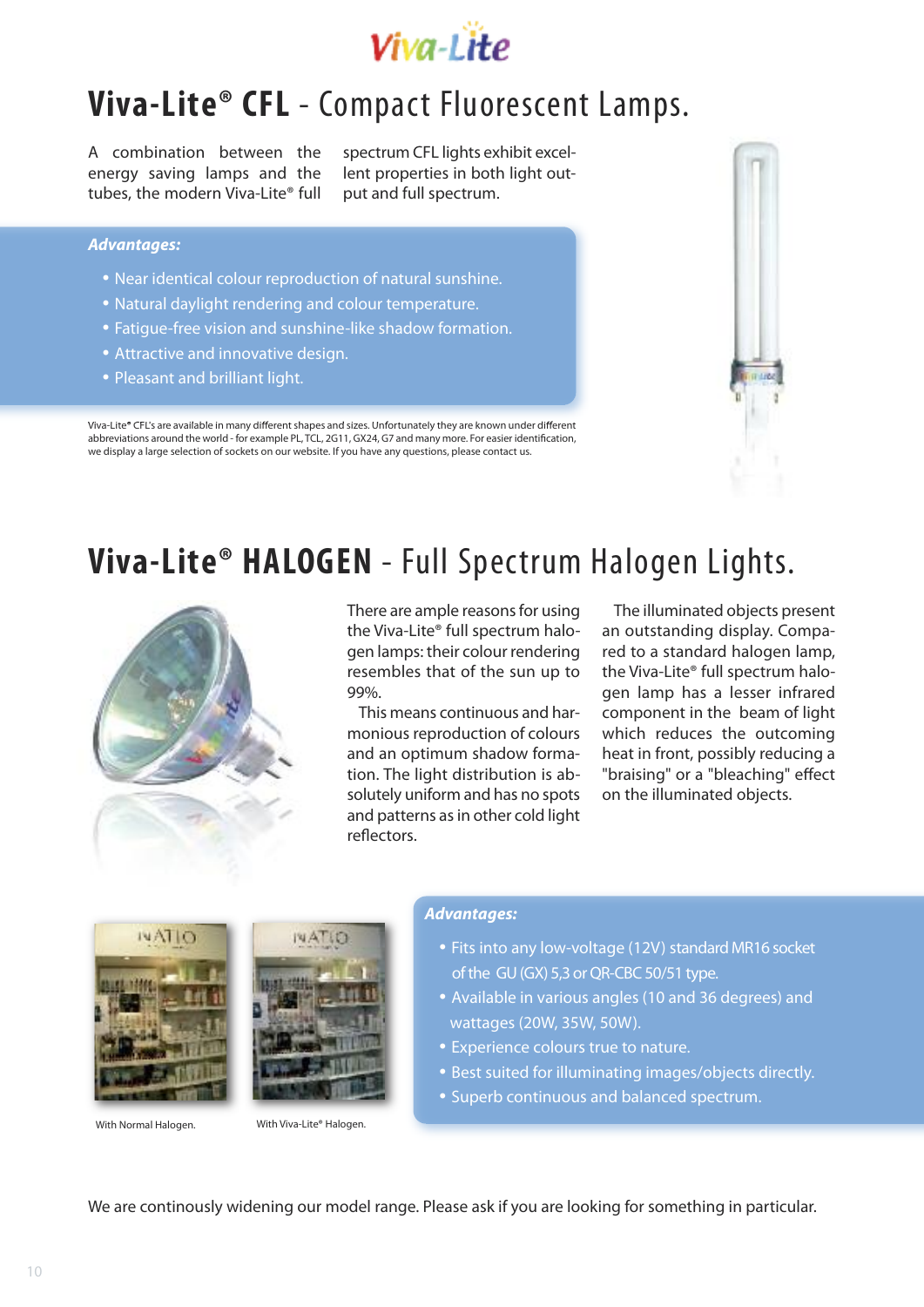

# The Language of Full Spectrum Light

#### **Bayonet (BC)**

Push and twist base. Most common in Australia, New Zealand, Ireland, India and the UK.

#### **Ballast**

Regulates fluorescent lamps and limits the ultimate current to an appropriate level. Modern electronic ballasts are more energy efficient than older electromagnetic ballasts and eliminate visible lamp flicker.

#### **Colour Rendering Index (CRI, in Ra)**

An international method used to measure the quality of light and to rate a lamp's ability to render object colours. The higher the CRI the richer colours generally appear. The values range from 0 (worst) to 100 (sun light).

#### **Colour Temperature (CCT, in Kelvin)**

The colour of a light source relative to a black body at a particular temperature expressed in Kelvin (K). Lamps below 5000K tend to be more yellow/red (warm), lamps between 5000 and 6000K are viewed as white (cool), while lamps above 6000K tend to have a blue cast. Cool-coloured light is considered better for visual tasks. Daylight in moderate climate zones has a colour temperature of  $\pm$  5500K at noon.

#### **Edison Screw (E27, E14)**

Used worldwide. The standard E27 bulb is 27mm in diameter. The smaller E14 bulb is 14mm in diameter and particularly used for smaller decorative fittings.

#### **Full Spectrum Lighting (FSL)**

Light sources that produce a light spectrum that covers the entire range of visible light (380-700nm), no gaps in its spectral output, parts of the UV spectrum, a colour temperature of  $\pm$  5500 K and a minimum CRI of 95+.



#### **Light Flicker**

Refers to quick, repeated changes in light intensity. It is caused when the voltage supplied (e.g. 50 Hz) is unsteady. These fine but annoying changes often cause headaches, eye strain and concentration difficulties. The use of high frequency electronic ballasts (20,000 Hz or higher) may result in more than a 50% drop in complaints of problems.

#### **Light Therapy, Phototherapy**

Consists of exposure to daylight or to specific ranges of light wavelengths or very bright, full spectrum sunlight, for a prescribed amount of time. Light therapy has been proven effective in treating conditions such as seasonal affective disorder, depression, sleeping disorders, skin diseases, neonatal jaundice and jet lag.

#### **Lumen (lm)**

A measure of the luminous flux or quantity of light emitted by a source. For example, a candle provides about 10 lm, whereas a Viva-Lite® T8 36W tube currently provides 2300 lm.

#### **Lux (lx)**

Typically used to measure the light intensity produced by a lighting fixture. The higher the lux reading, the more light the lighting fixture is producing over a given area. One lux is equal to one lumen per square metre. Important: The lux reading changes with the distance to the fixture.

#### **Phosphor (Phosphorus)**

An inorganic chemical deposited on the inner glass surface of fluorescent lamps. It is designed to absorb short wavelength UV-radiation and to transform and emit it as visible light. Ordinary fluorescent lamps use two to three phosphors while full spectrum lamps use a

minimum of five phosphors.

#### **Seasonal Affective Disorder (SAD)**

Also known as winter depression or winter blues, describes symptoms such as feelings of sadness and lethargy, increased appetite and increased sleepiness. Can be treated with light therapy.

#### **Spectrometer**

Specially designed instrument to analyse the spectrum of a light source. Similar to prism glasses where the white light is dispersed into the rainbow colours of the optical spectrum.

#### **T5**

Fluorescent lamps that are five-eighths of an inch (16 mm) in diameter. They are among the newest form of fluorescent lamps. Require an electronic ballast to operate.

#### **T8**

Fluorescent lamps that are eight-eighths of an inch (26 mm) in diameter. They are more energy efficient than the older T12 lamps.

#### **Tri-Phosphor**

Although the invention of tri-phosphor lamps can be seen as a real improvement compared to older standard fluorescent tubes, they only use three phosphors instead of minimum five used by full spectrum lights. Triphosphor lamps usually achieve a CRI of maximum 85.

#### **Vitamin D**

Vitamin D is a fat-soluble vitamin mainly derived from sunlight. Its synthesis in the human body is triggered by sun exposure (especially UV-B rays) to the skin. Vitamin D may play an important role not only for bones and teeth but also in the prevention of diabetes, cancer and heart attacks.

### **Light is invisible, that's why we take it for granted,** " **but when you look behind the curtain of white light and see all the colors of the spectrum, you suddenly realize: white is not = white.** "

Margit Brusda, Co-Founder Viva-Lite<sup>®</sup>

#### *Our Mission and Values*

- To continuously create the best possible full spectrum lighting range.
- To give good health and happiness by offering an excellent and affordable product.
- To develop and grow, in individuals and in the general population, <sup>a</sup> knowledge and understanding of the vital role of light in health and wellbeing.
- To protect the enviroment by creating energy efficient systems, participating in recycling, and supporting regeneration and sustainability.
- To support research in the field of light and health.